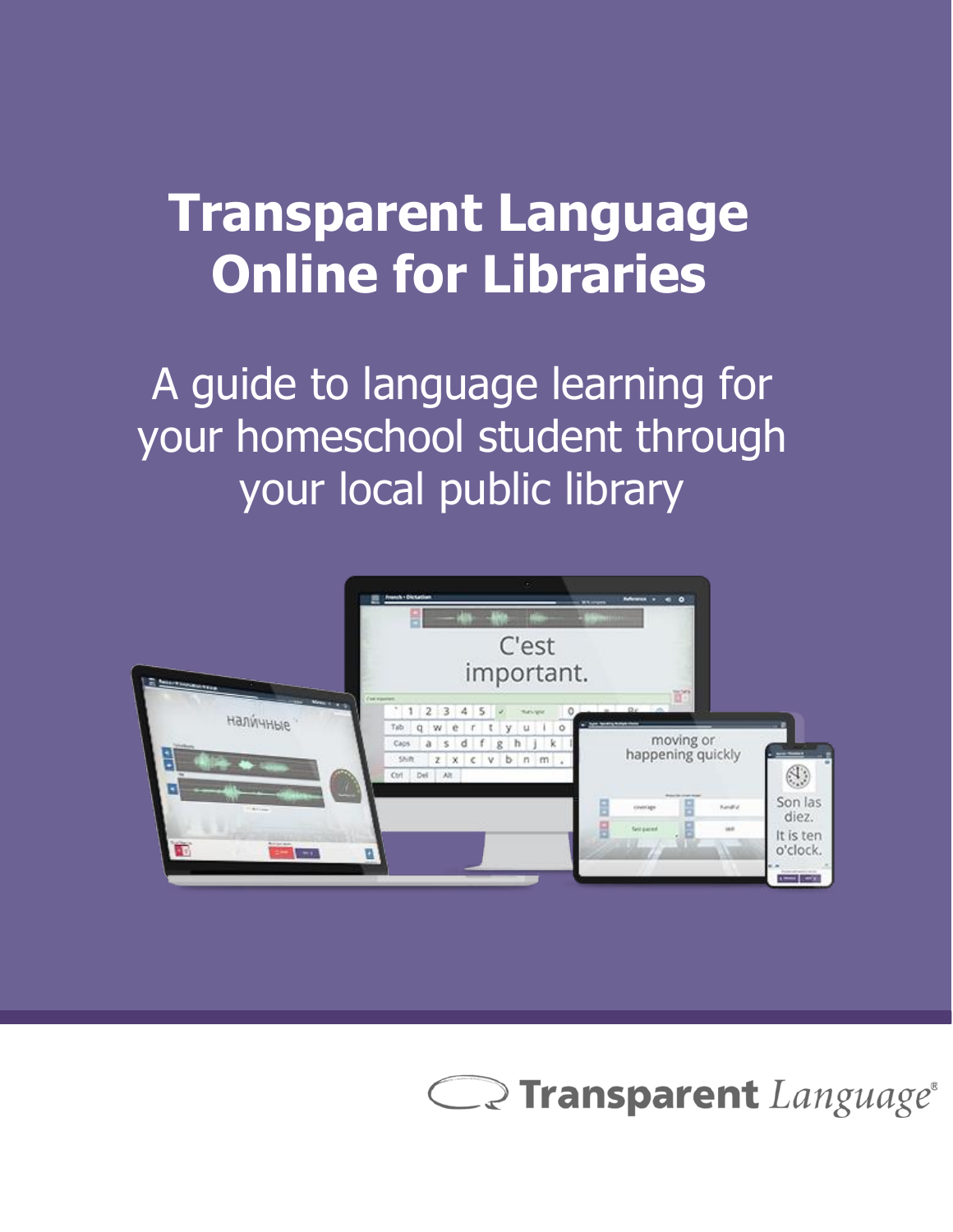# **Table of Contents**

| How to Access Transparent Language Online Free Through Your Library 4 |  |
|-----------------------------------------------------------------------|--|
|                                                                       |  |
|                                                                       |  |
|                                                                       |  |
|                                                                       |  |
|                                                                       |  |
|                                                                       |  |
|                                                                       |  |
|                                                                       |  |
|                                                                       |  |
|                                                                       |  |
|                                                                       |  |
|                                                                       |  |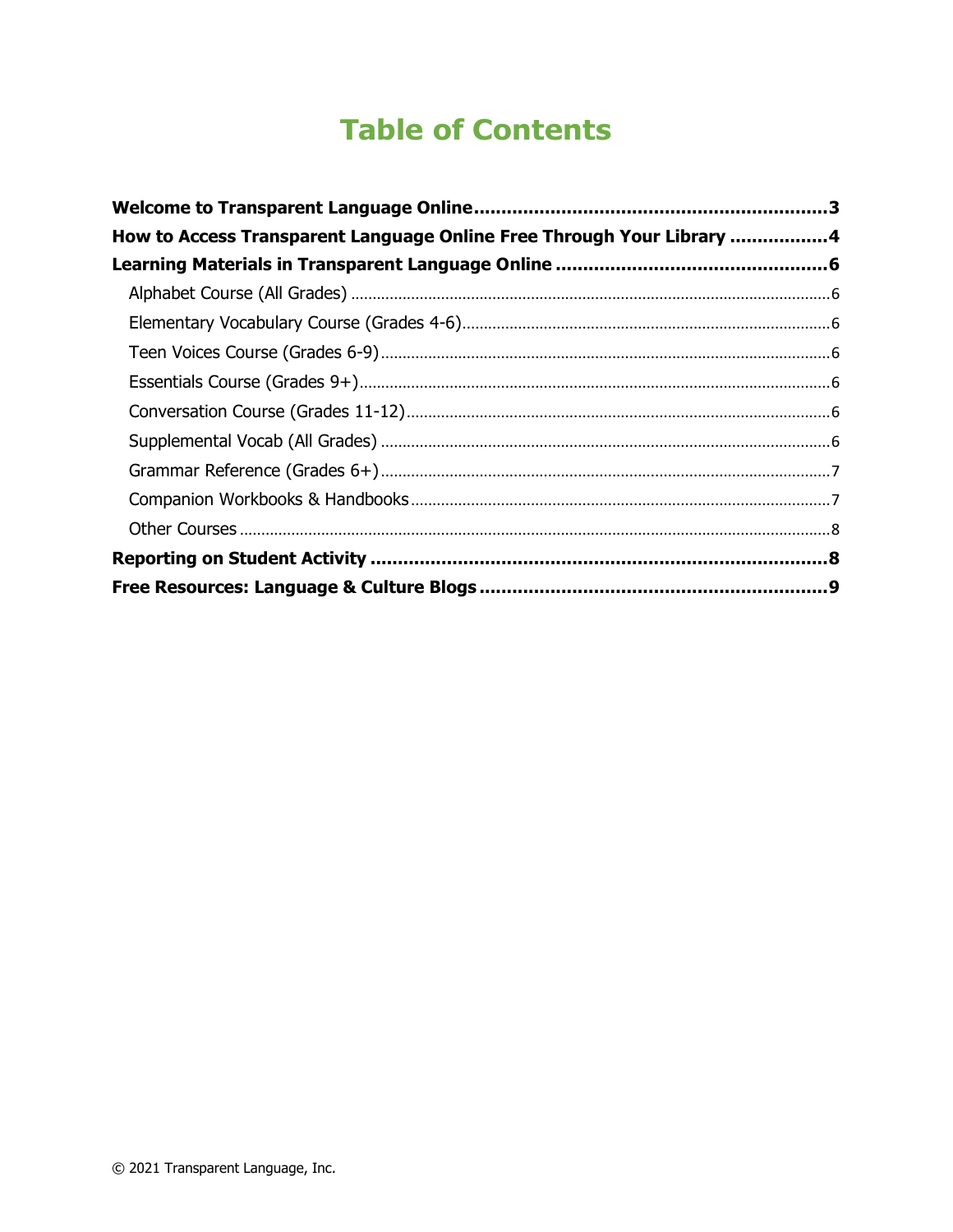# <span id="page-2-0"></span>**Welcome to Transparent Language Online**

Welcome! If you're homeschooling but don't speak a foreign language (or speak it well enough to teach it), you're probably looking for ways to engage your student(s) in a language and culture online—we're here to help! We are confident Transparent Language Online can provide homeschool parents and students with valuable and accessible learning materials.

### **We've put together this guide to help you get started today and make the most of your local public library's subscription to Transparent Language Online.**

This guide serves as an introduction to Transparent Language Online, including instructions for accessing the platform, descriptions/recommendations, and solutions for tracking student activity.

But first, let us introduce our platform. We believe a language-learning platform like Transparent Language Online can be a valuable resource for homeschool parents as they help their students learn a new language, or brush up on an existing language:

- We provide learning materials in 110+ languages, including English, Spanish, French, German, Latin, Italian, Chinese, and Japanese. See the full list [here.](https://home.transparent.com/transparent-language-online-available-languages)
- Our **built-in curriculum**, carefully crafted by instructors and language experts, can guide your students step-by-step along an appropriate Learning Path, while a wide range of **supplemental content** allows for additional cultural enrichment and customization if desired.
- At the same time, our technology excels at the kind of **interactive exercises** that make memorizing the vocabulary and grammar concepts from this content quick, painless, and even entertaining. **Authentic native-speaker sound** is available at the touch of a button; **grammar** is both integrated into activities and available in external references. We'll even keep track of all the words and phrases your student(s) learns, prompting the them to **refresh** those learned items as needed.
- Finally, the My Transcript Report allows students to **run reports** that can be provided to homeschool parents, and even school districts\*, to monitor progress.

<sup>\*</sup> These materials have been used to support instructional programs delivered by Transparent Language and other schools and have been accepted by various states and school districts for grade appropriate credit. However, such requirements are subject to change and interpretation, so Transparent Language cannot guarantee that all school districts will accept these courses for the intended credits. If your district requires additional support or information about these materials before accepting for credit, please let us know and we will work with you to collect and submit such materials.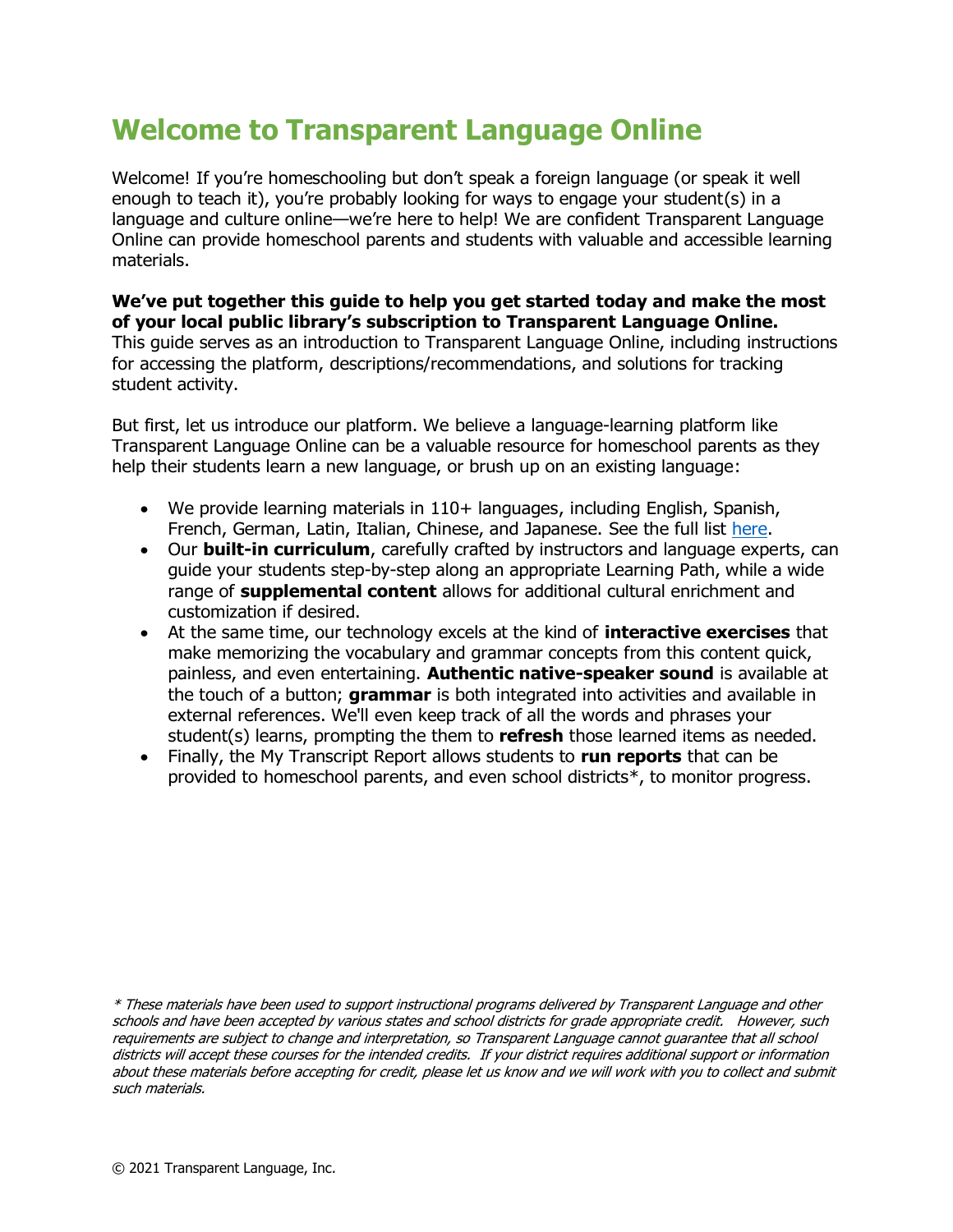# <span id="page-3-0"></span>**How to Access Transparent Language Online Free Through Your Library**

Thousands of public libraries around the world subscribe to Transparent Language Online. You can contact your local library directly, or search by zip code [here](https://www.transparent.com/libraries/) (U.S. and Canada only) to see if your library participates.

If your library subscribes to Transparent Language Online, follow their sign-up instructions on the library's website to create an account, and provide the instructions to your students so they too can get access. On many library sites, Transparent Language Online will be listed under the "e-resources" or "databases" section.

Note: most libraries will not require an email address for sign-up but may require a library card number. If you or your students do not yet have a library card, give your library a call or send them an email!

Once your user account is created, it can be accessed again at any time through the library's website, or via [https://www.transparent.com/login/.](https://www.transparent.com/login/)

# **Navigating Transparent Language Online**

Below is the learning dashboard in Transparent Language Online. We'll point out a few of the features that will help you and your student(s) and provide a brief overview.

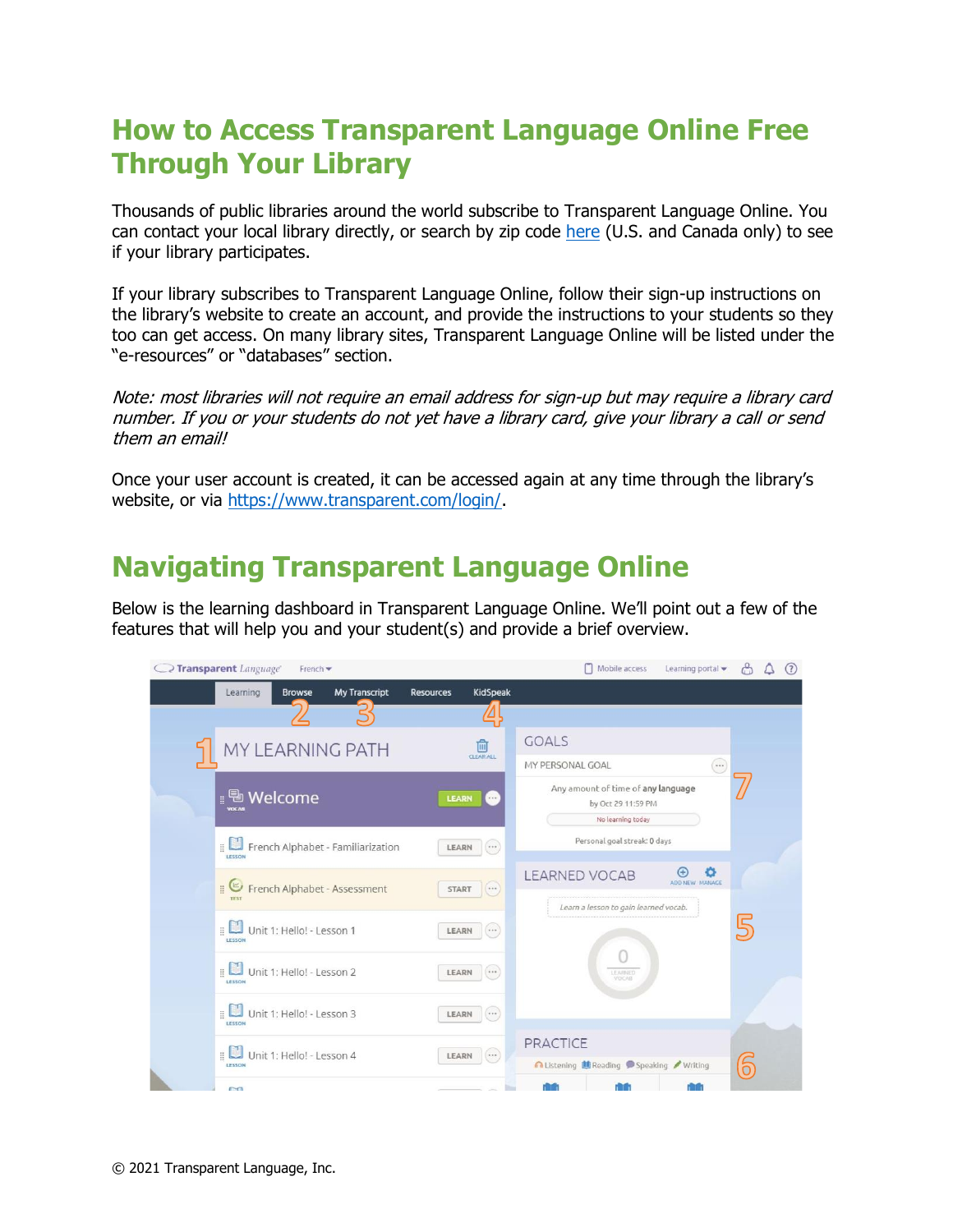### **1. My Learning Path**

When your student(s) log in and select their learning language, the first place they should look is the Learning Path. This is a customizable set of lessons and learning materials. We typically recommend beginner-level content in the Learning Path by default, such as the alphabet course and the Essentials course (more about these in the next section). If there's nothing in the Learning Path, or the materials in the Learning Path are not the right level/fit, your student(s) can find other materials in Browse.

### **2. Browse**

This is a treasure chest of content in the language! Anything found in Browse can be added to the Learning Path by clicking the three horizontal dots next to the lesson name and clicking "Add to My Path".

#### **3. My Transcript**

Your student(s) can run a report on all of their learning activity in the platform during a specified time period. So, for example, your student(s) could run a My Transcript Report at the end of each week and download it as a PDF.

#### **4. KidSpeak™**

KidSpeak™ is our language learning experience designed for learners are 6 and up. They'll work their way through fun activities and 700+ words with their cartoon "friend" and his or her playful pet. Available in Chinese, English, French, German, Italian, and Spanish.

#### **5. Learned Vocab**

Looking for extra ways to engage your student(s)? The Learned Vocab refresh system will keep track of all the words and phrases they learn in Transparent Language Online. Tell them to warm up each day by refreshing their stale vocabulary items (words or phrases they are at risk of forgetting).

#### **6. Practice**

For even more practice, we recommend Practice! Choose from *any* learning content in the program and practice any individual skill, including listening, speaking, reading, and writing. This helps students master the skills they struggle with most.

### **7. Goals**

Set a daily goal in just a few clicks. We recommend choosing a goal that feels reasonable, rather than overwhelming. Start with 15 minutes per day and challenge your student to get into a solid daily routine, then build on it when their ready! The progress bar in the Goals panel will help students monitor their progress, tracking the number of minutes learned and remaining to reach their goal.

If you have any questions or need any help navigating Transparent Language Online, please reach out to us at [support@transparent.com.](mailto:support@transparent.com) We are here to help!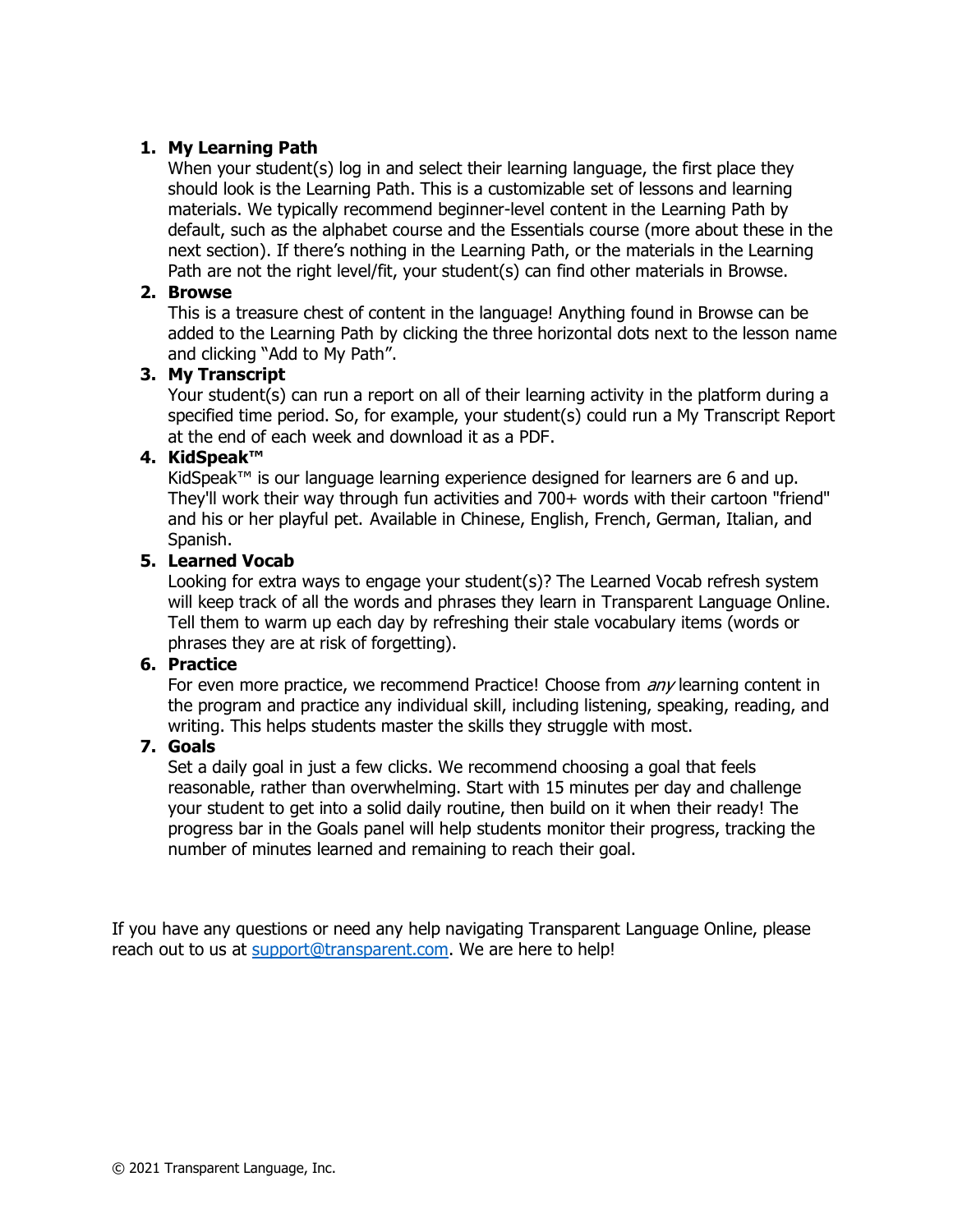# <span id="page-5-0"></span>**Popular Learning Materials in Transparent Language Online**

Below is a list of some of our popular courses, though offerings differ by language. Next to each course name is the range of grades for whom we think the course is most appropriate.

# <span id="page-5-1"></span>Alphabet Course (All Grades)

As you might expect, the Alphabet Course teaches the alphabet! Intended for true beginners, these are full-length courses that teach letter names, shapes, and sounds. **Currently available in 20+ languages**; you can learn more about our alphabet courses on our blog [here.](https://blogs.transparent.com/language-news/2015/05/18/the-abcs-of-language-learning-transparent-language-online-alphabet-courses/)

## <span id="page-5-2"></span>Elementary Vocabulary Course (Grades 3-5)

The Elementary Vocabulary Course contains three-levels of content for learners in grades 3-5. The lists offer a sequence of learning steps, presented through a series of small "chunks" that elementary learners can easily master in a short period of time. Each level exposes learners to common, age-appropriate vocabulary topics such as classroom objects, family members, holidays, and hobbies. **Currently available in [English,](https://blogs.transparent.com/language-news/2017/10/30/online-english-courses-for-elementary-esl-learners/) [French,](https://blogs.transparent.com/language-news/2016/09/05/lecole-is-in-session-with-the-french-elementary-course/) and [Spanish.](https://blogs.transparent.com/language-news/2015/08/31/go-back-to-school-en-espanol-with-new-spanish-elementary-lessons/)**

# <span id="page-5-3"></span>Teen Voices Course (Grades 6-9)

Teen Voices is intended for learners who are in middle school and high school. The course follows the lives and stories of a series of native speakers and includes culturally rich reading passages in each unit. The course contains common vocabulary topics, functional grammar, and integrated culture. Topics covered include typical school days, chores, and organizing events. **Currently available in [Spanish](https://blogs.transparent.com/language-news/2016/03/02/introducing-teen-voices-spanish-course/) and [French.](https://blogs.transparent.com/language-news/2017/07/31/online-french-course-for-teenaged-learners/)**

## <span id="page-5-4"></span>Essentials Course (Grades 9+)

The Essentials course takes high school students on a travel adventure. This course is organized around common situations faced when traveling to a foreign country, such as: getting around the city, eating out, shopping, dealing with money, getting to know each other, and dealing with emergencies. Each lesson contains engaging and increasingly challenging activities that lead towards mastery of the words, phrases, and expressions required to understand and convey the basics for survival and to participate in everyday conversations. **Currently available in 70+ languages, including Spanish, French, German, Italian, Latin, Chinese, and Japanese.**

## <span id="page-5-5"></span>Conversations Courses (Grades 9+)

The Conversations Courses are perfect for high school learners at the beginner and intermediate levels. These courses focus on daily interactions and dialogues between native speakers, with each unit centering on an authentic conversation, providing meaningful context to the course, introducing the scene, illustrating social and cultural settings, and establishing the framework for the vocabulary and conversations to come. **Currently available in English, French, and Spanish.**

## <span id="page-5-6"></span>General Vocabulary (All Grades)

Up to 80+ topical vocabulary lists are available for additional study and to fill in specific gaps in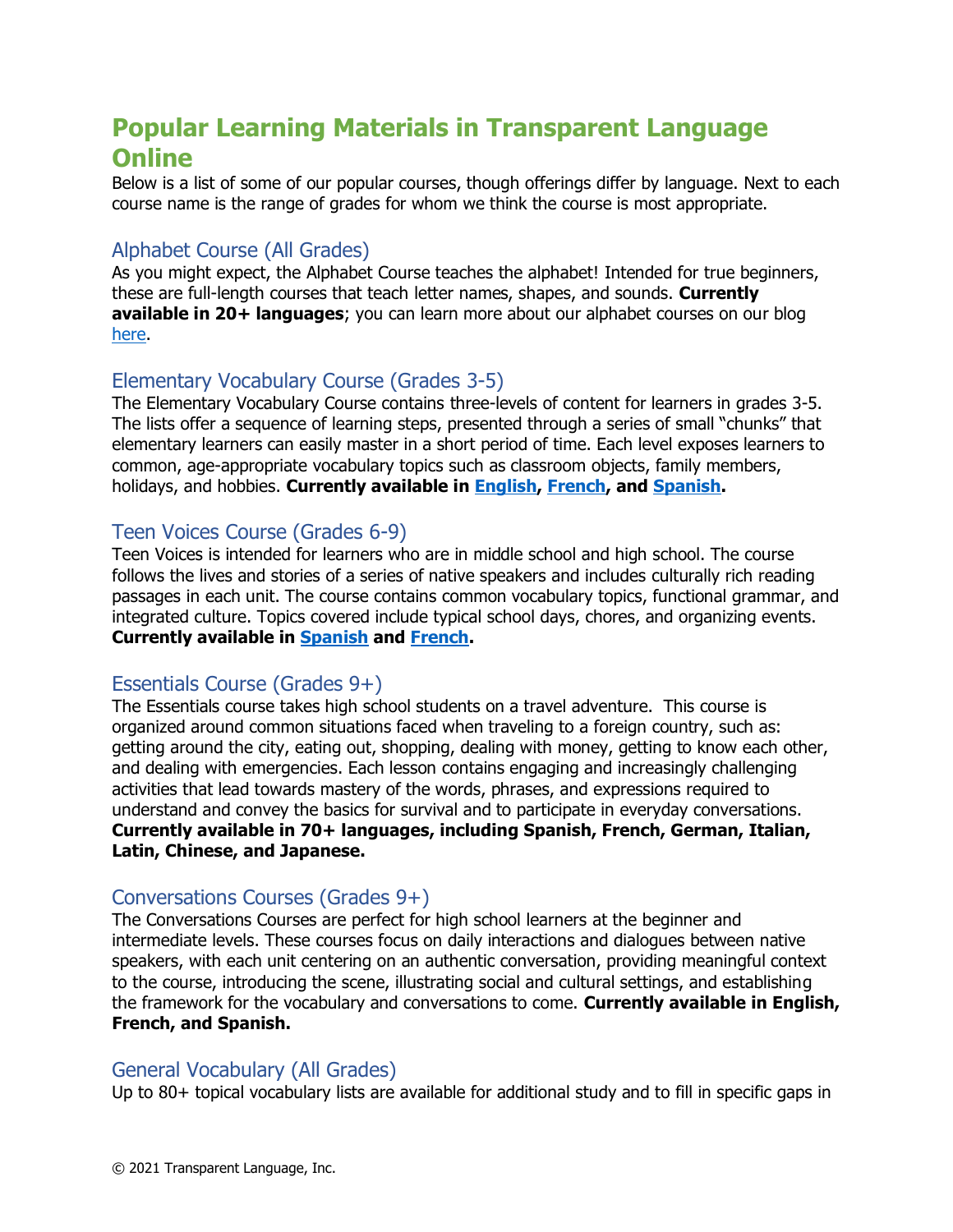vocabulary. Topics cover everything from adjectives and animals to weather and verbs. **Currently available in 70+ languages.**

### <span id="page-6-0"></span>Grammar Reference and Grammar Tips (Grades 6+)

Many languages also include a Grammar Reference and Grammar Tips with written and videobased grammar instruction. These materials cover fundamental grammar concepts such as noun gender, adjective agreement, pluralization, conjugation, and case. **Currently available in 30+ languages including Spanish, French, German, Italian, Latin, Chinese, and Japanese.**

Note: All materials/courses, including the grammar resources section, can be accessed through Browse. To find the grammar resources, click the "Browse" tab, and then scroll down to the "Grammar & More References" category.

| <b>C</b> Transparent Language |                   | French $\blacktriangleright$ |               |           |          | Mobile access | Learning portal v       | å | $\odot$ |
|-------------------------------|-------------------|------------------------------|---------------|-----------|----------|---------------|-------------------------|---|---------|
|                               | Learning          | Browse                       | My Transcript | Resources | KidSpeak |               |                         |   |         |
|                               |                   |                              |               |           |          |               |                         |   |         |
|                               | <b>BROWSE</b>     |                              |               |           |          |               |                         |   |         |
|                               |                   |                              |               |           |          |               |                         |   |         |
|                               |                   |                              |               |           | SEARCH   |               | ADVANCED<br>Q<br>SEARCH |   |         |
|                               | <b>CATEGORIES</b> |                              |               |           |          |               |                         |   |         |

### <span id="page-6-1"></span>Companion Workbooks & Documents

Note that some of the courses listed above come with downloadable companion workbooks for your student(s), as well as handbooks and Scope & Sequence documents for you.

The **student workbooks** include vocabulary lists and associated activities, such as fill in the blank questions. Downloading/printing these workbooks could be a solution for learners who don't have reliable Internet access at home.

The **instructor handbooks** provide an in-depth overview of course materials, including unitby-unit breakdowns of what students will learn.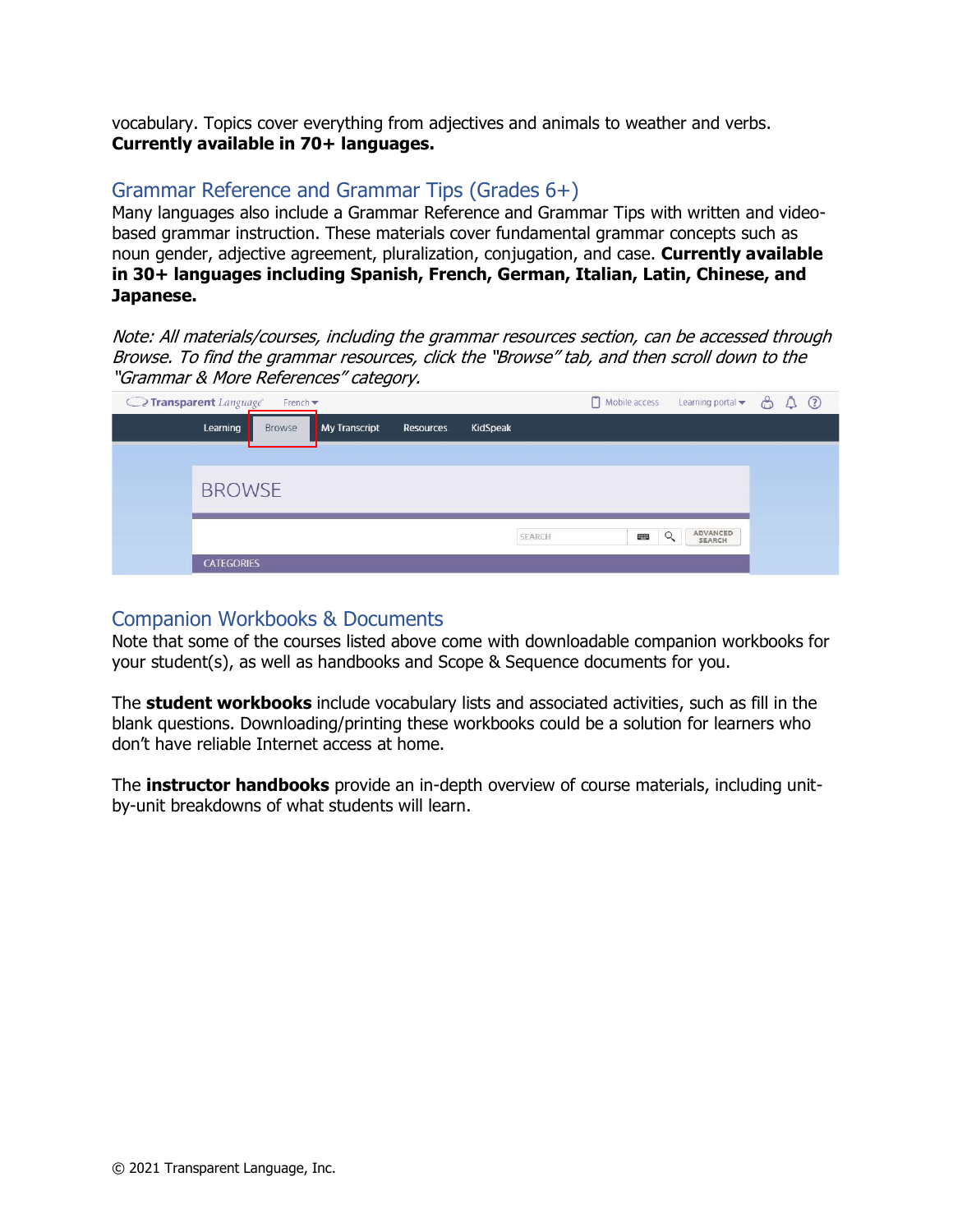The **scope & sequence** documents provide a very high-level overview of what is covered in each unit (vocabulary, grammar concepts, culture concepts), presented in a quickly skimmable chart.

| C2 Transparent Language®<br>Spanish, Latin American                                                                                                                                                                                                                                                                                                                                                                                   | Mobile Access                                                          | (2)<br>ò |
|---------------------------------------------------------------------------------------------------------------------------------------------------------------------------------------------------------------------------------------------------------------------------------------------------------------------------------------------------------------------------------------------------------------------------------------|------------------------------------------------------------------------|----------|
| Learning<br><b>My Transcript</b><br><b>KidSpeak</b><br><b>Resources</b><br>Browse                                                                                                                                                                                                                                                                                                                                                     | Personal goal<br>15 minutes                                            |          |
| <b>BROWSE</b>                                                                                                                                                                                                                                                                                                                                                                                                                         |                                                                        |          |
| ADD ALL TO PATH<br>MARK ALL AS LEARNED                                                                                                                                                                                                                                                                                                                                                                                                | ADVANCED<br>$\Omega$<br><b>SEARCH</b><br><b>STORY</b><br><b>SEARCH</b> |          |
| <b>CATEGORIES</b><br><b><i>&lt; CONVERSATIONS COURSES</i></b>                                                                                                                                                                                                                                                                                                                                                                         |                                                                        |          |
| Conversations Courses<br>Advance your language skills with this set of courses that presents you with realistic conversations and helps you interact with them in<br>various engaging activities. Each conversation features native speaker audio.<br>Beginner Intermediate High-School Adults Conversation Culture Vocab                                                                                                             |                                                                        |          |
| Beginner Conversations in Spanish E-Workbook<br>闪<br>Beginner Conversations in Spanish Scope and Sequence<br>闪                                                                                                                                                                                                                                                                                                                        |                                                                        |          |
| <b>Beginner Conversations</b><br>Beginner High-School Adults Body and Mind Conversation Culture Emergency Family and Friends Food and Drink Grammar                                                                                                                                                                                                                                                                                   | $\cdots$ >                                                             |          |
| Intermediate Video Conversations<br>The Spanish Intermediate Video Conversations course brings real-life situation videos with topics like buying something at a hardware<br>store, making a trip reservation, exchanging money and eating at a local restaurant. The videos are recorded in Colombia and are spoke<br>Intermediate High-School Adults Business Conversation Food and Drink Grammar Housing Images Shopping and Money | $\cdots$ >                                                             |          |

### <span id="page-7-0"></span>Other Courses

Certain languages also contain other special courses, including an *Introduction to Latin* course that covers 1,200+ vocabulary items and 16 units of grammar. Just check the "Browse" tab to see what's available!

If you have any questions about available materials, please reach out to us at [libraries@transparent.com.](mailto:libraries@transparent.com)

# <span id="page-7-1"></span>**Reporting on Student Activity**

We know how important visibility is for homeschool parents. Let's dig a bit deeper into the "My Transcript Report" we mentioned above. Below you'll see a sample report.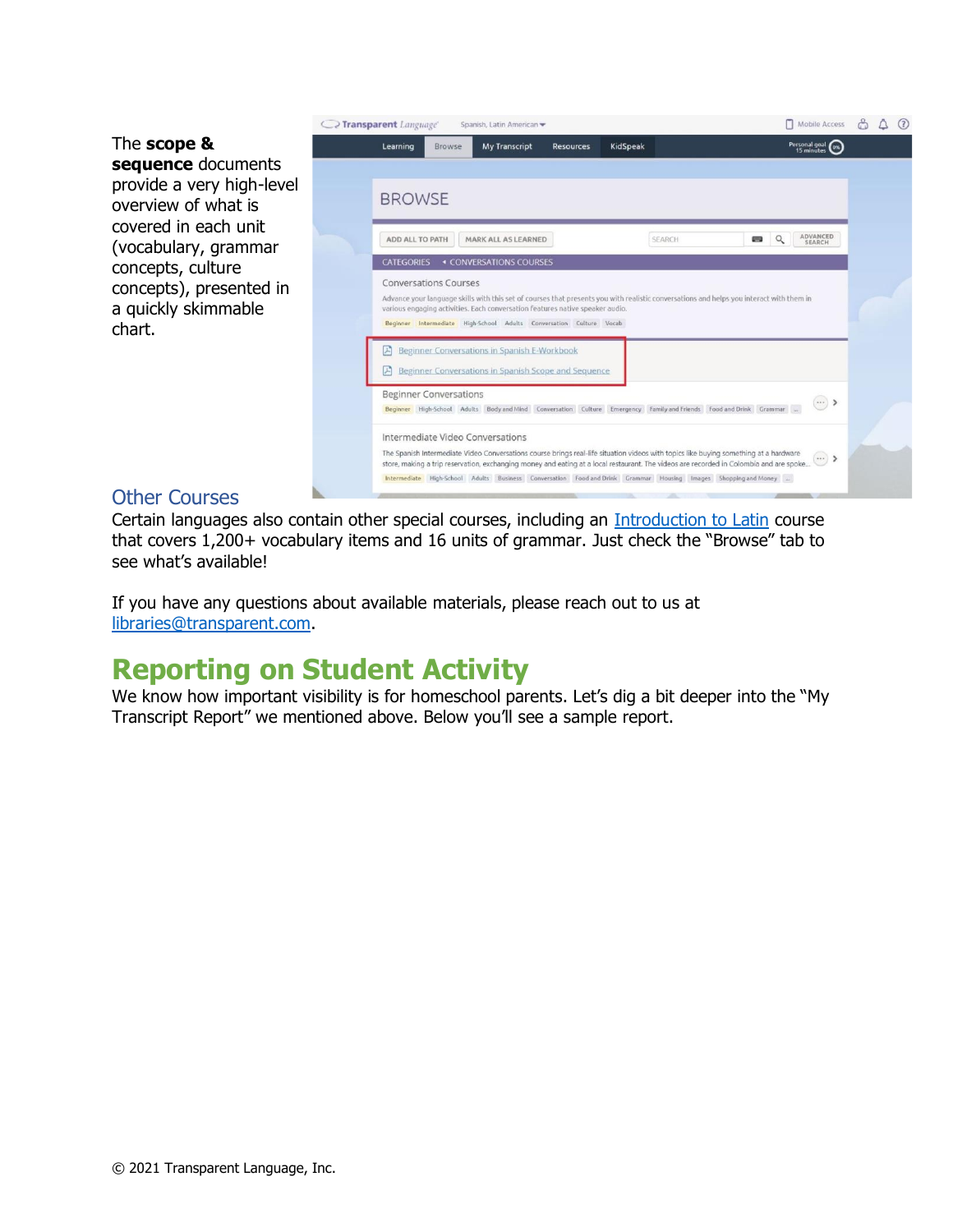| MY TRANSCRIPT 4 GENERATED REPORT                                                  |          |                        |                       |             |                              |
|-----------------------------------------------------------------------------------|----------|------------------------|-----------------------|-------------|------------------------------|
| Start date: 01/01/2019<br>End date: 03/19/2020<br>Language(s): French for English |          |                        |                       |             | (A Print   E PDE   E CSV)    |
| Time on Task                                                                      |          |                        |                       |             | * - is as of report end date |
| Username (Full Name)                                                              | Sessions | <b>Assignment Time</b> | Learned Vocab<br>Time | Other Time  | <b>Total Time</b>            |
| lauren (Lauren G.)                                                                | 160      | 00h 00m 00s            | 00h 13m 22s           | 04h 42m 16s | 04h 55m 38s                  |
| 田 Assigned<br>田 Total Learned Vocab<br>日 Other                                    |          |                        |                       |             |                              |
| Title (Language)                                                                  |          |                        | Status <sup>*</sup>   | Other Time  | Assessment Status *          |
| Practice Mode<br>(French for English)                                             |          |                        |                       | 00h 03m 55s |                              |
|                                                                                   |          | In Progress            |                       | 00h 09m 47s | Passed - 100%                |
| Adjectives 1<br>(French for English)                                              |          |                        |                       |             |                              |

As you can see, the report includes learning time in Transparent Language Online, broken down by lesson. You'll also see assessment scores and in progress lessons.

Students can run this report in just a few clicks by clicking "My Transcript" at the top of their learning dashboard and selecting a date range and learning language. After generating the report, students can download it as a PDF or CSV, or print it.

# <span id="page-8-0"></span>**Free Resources: Language & Culture Blogs**

Transparent Language publishes language and culture blogs in more than two dozen languages. These are freely accessible to everyone, whether you have Transparent Language Online or not.

The blogs cover everything from basic to advanced grammar, current events, holidays, and specialized vocabulary. You can explore the blogs [here](https://blogs.transparent.com/) and use the search bar to look through 8-10+ years of posts to find what you need and have your student(s) read it. (Note that the blogs do contain some blog posts with adult-level content like curse words or alcohol-related vocabulary. If you are concerned about age-appropriateness, we recommend you link directly to the blog posts you would like your student(s) to read.)